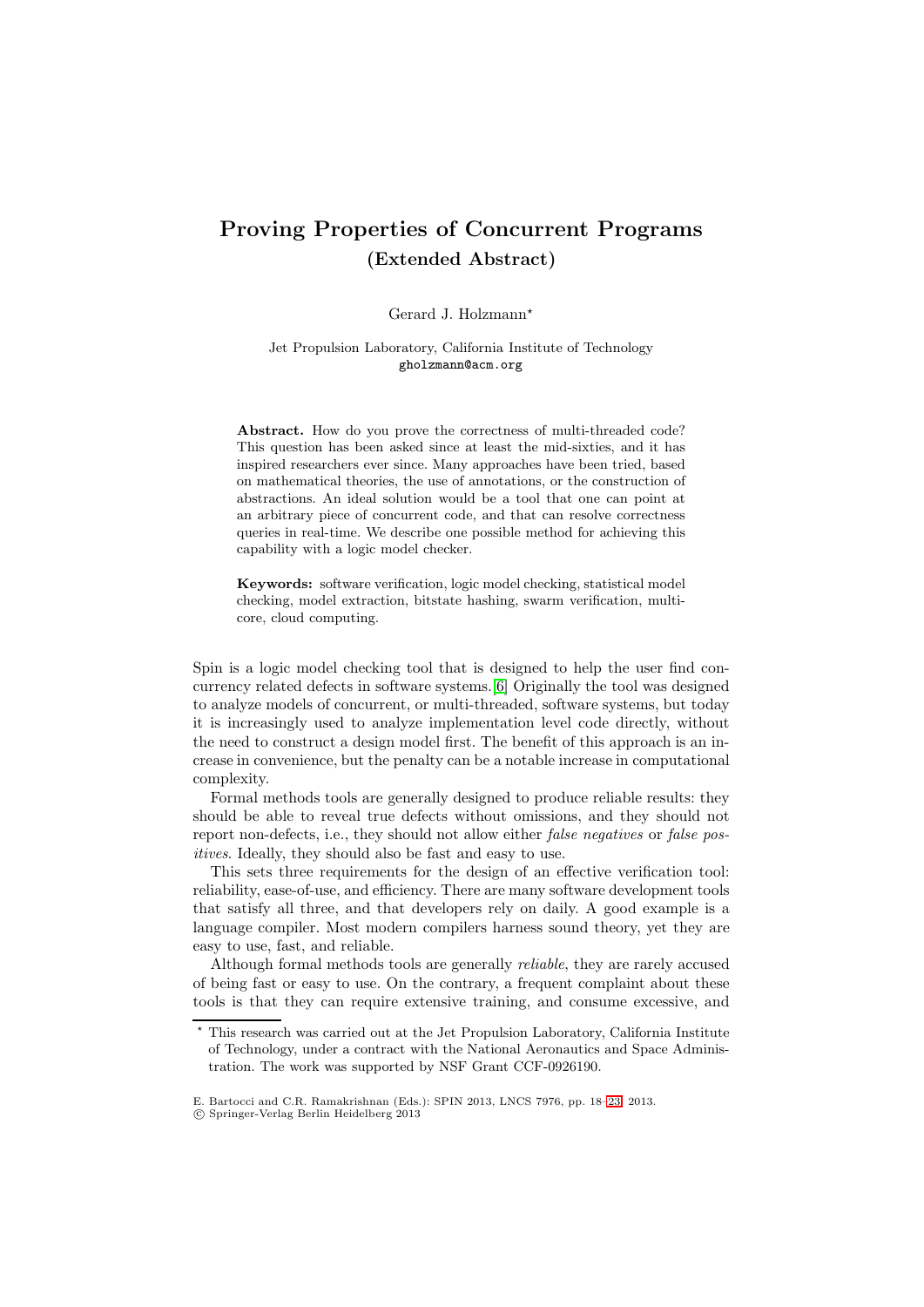often unpredictable, amounts of time. Although there have been many successes in the application of formal methods, the impact of formal methods tools on general software development practice remains very limited.

Against this background it is interesting to note that in the last five to ten years at least one verification technology did successfully emerge from relative obscurity to evolve into a significant new force in industrial software development. This technology is static source code analysis. After a long period of development, static source code analysis tools have become very successful commercial products, and they are now used broadly. The tools in this class require little or no explanation to use well, and can execute reasonably quickly. But curiously, they make no claim to be *reliable* as described above. The tools can, and do, miss reporting true defects (false negatives), and they can, and so, mis-report non-defects (false positives). Yet, it is clear that these tools have reached more users, and have a greater impact on software development practice, than the technically far more *reliable* formal methods tools.

In some cases then, ease of use and speed can outrank precision and reliability. After all, perfect knowledge that is inaccessible has less practical value to the end-user than partial knowledge that is easy to obtain. Phrased differently, it can be better to get *some* results from a partial method that is easy to use, than *no* results from a complete method that is too difficult to use.

We will describe how we can use the Spin model checker in a way that allows it to replicate some of the speed and usability of static analyzers. When used in the way we will describe, the model checker will be fast and easy to use, while still retaining its accuracy by never reporting non-defects. We can call this mode of allowing only false negatives but not false positives *robustness*, to distinguish it from the informal definition of *reliability* we gave earlier. In return for increased speed and ease of use, we must yield only the certainty of complete coverage. No new algorithms are needed to deploy the model checker in this way. All that is needed is to leverage the availability of already existing multi-core or cloud computing networks. When used in this way, the model checker can return robust and actionable results in seconds, even for large applications.

**An Example.** In 1999 we used the Spin model checker for the formal verification of the call processing code from a new commercial switching system that was marketed by Lucent Technologies, called the PathStar access server [\[5\]](#page-5-2). The target of this work was to automate as much as possible of the logic verification process, and to maximize its performance by parallelizing the verification tasks. The system we developed consisted of 16 small networked computers, each running at 500 MHz.

A few hundred correctness requirements were captured as part of this project, and a first model extraction technique was developed that allowed us to mechanically extract Spin verification models from the implementation level code, which was written in C. Once the requirements were formalized, the entire verification process could then be automated, and executed as part of a regression test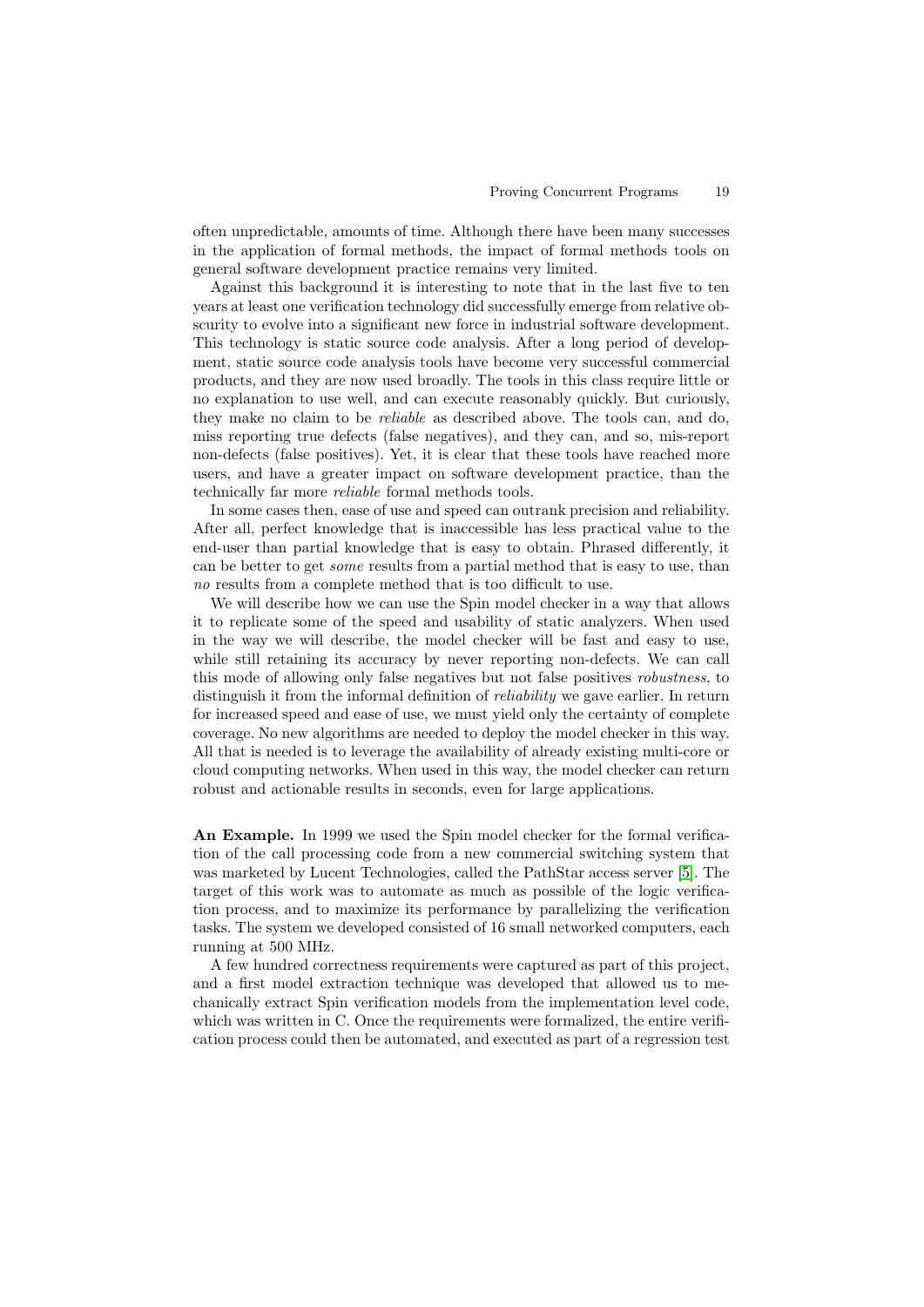## 20 G.J. Holzmann

suite without user intervention. At the time, the verification process took roughly 40 minutes to verify all requirements, running independent verification tasks on all computers in parallel.[1](#page-2-0)

Today, integrated multi-core desktop systems larger and faster than the network of standalone computers from 1999 have become ubiquitous. In an experiment we repeated the same verification task from before on a single desktop system with 32 cores (i.e., well below what is currently available), with each core running at 2.5 GHz.

Generating the model checking code for all properties with Spin is virtually instantaneous. A straight compilation of the generated code, without optimization, takes a little under 5 seconds. With -O1 optimization that increases to 10 seconds, with -O2 it becomes 16 seconds, and with -O3 it reaches 45 seconds. The use of compiler optimization affects how fast the model checking runs can be executed, but there is of course a tradeoff that can be made between preparation time and execution time.

The verification process itself is based on bitstate hashing with iterative search refinement, to optimize the chances of finding errors fast [\[5\]](#page-5-2). This works remarkably well on the multi-core system. The first 11 counter-examples are generated in just 1 second, and after 7 seconds a total of 38 counter-examples have been generated.[2](#page-2-1)

At this point the verification could be stopped, having yielded enough evidence for developers to act on. If we allow the search process to continue, though, it can find another 38 counter-examples in the next 11 minutes, with the number of errors found per minute quickly decreasing. The total number of issues reported is slightly larger than what was obtained in 1999. Using more cores, or faster CPUs, could trivially increase the performance further. More specifically, a total of 234 different properties were verified in this experiment, with each property checked up to 5 times with the iterative search refinement method that we discuss in more detail below. This means that up to 1,170 verification runs are performed on 32 cores in parallel. If 1,170 CPUs were available, for instance with brief access to the capacity of a cloud-computing platform, the performance could trivially improve still further.

The minimum time that is required to locate the first counter-examples in this experiment is measured in seconds, with the time dominated by compilation, and not verification. It is also interesting to note that in this experiment we achieve performance that is on par with, if not better than that of static analysis.

As we discuss in more detail below, the set of counter-examples that is generated with this system is not necessarily complete: there is no guarantee that *all* errors are found, or even can be found. But this is also not necessary. The speed and ease with which counter-examples are generated can add significant practical value especially in the early phases of software development.

http://cm.bell-labs.com/cm/cs/what/feaver/

<span id="page-2-1"></span><span id="page-2-0"></span><sup>2</sup> For this example we compiled the verifiers with -O3. The verification times can double at lower optimization settings.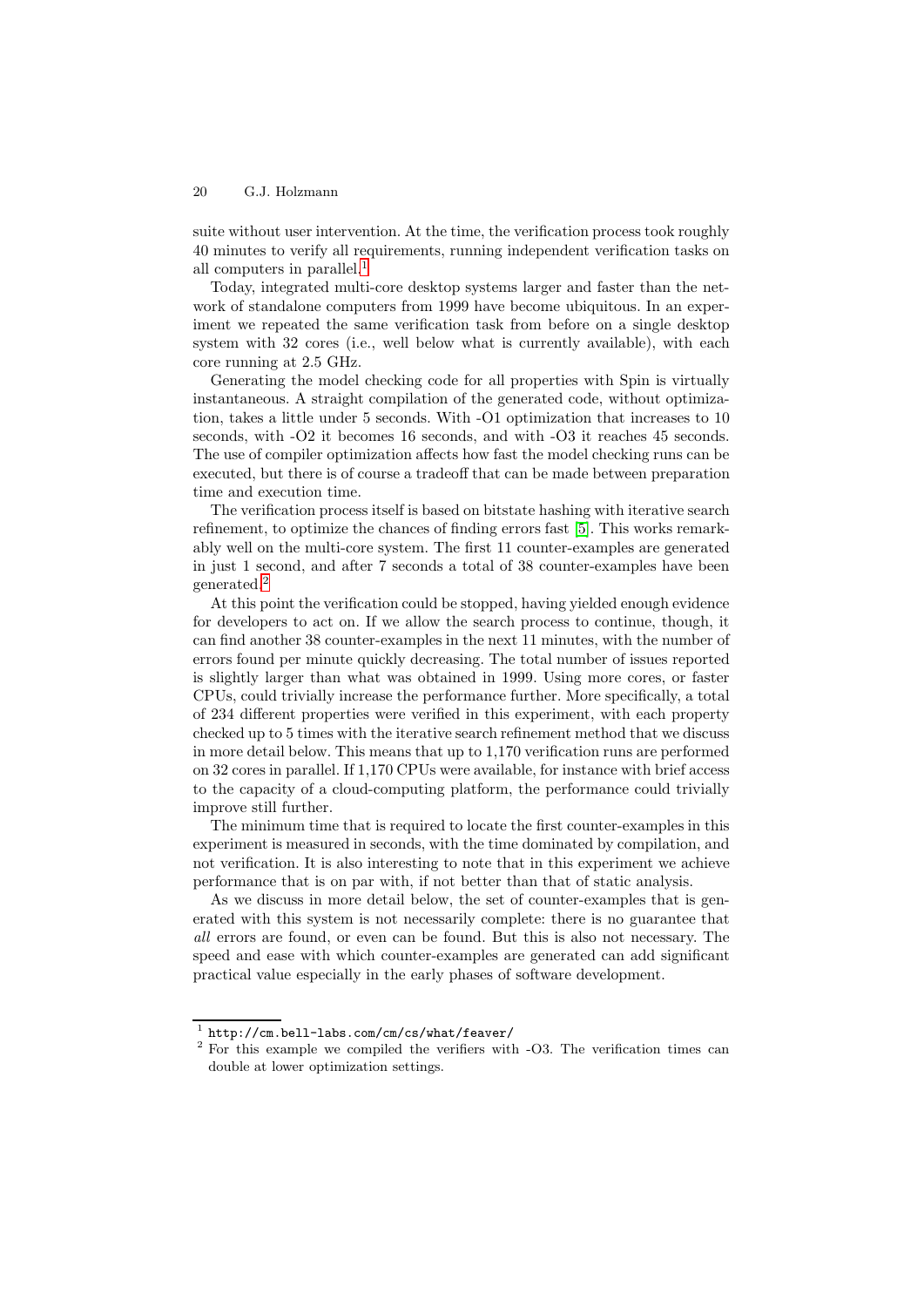**Key Enablers.** There is a relatively small number of enabling technologies that we used in this example, and we believe that each of these is essential to the success of the method. They are:

- **–** Model extraction [\[3\]](#page-5-3),
- **–** Bitstate hashing [\[2\]](#page-5-4),
- **–** Iterative search refinement [\[5\]](#page-5-2), and
- **–** Swarm verification [\[8\]](#page-5-5).

Below we briefly discuss each of these, already existing, techniques, and consider the potential of their combined use.

**Model Extraction.** The mechanical extraction of verification models directly from implementation level source code would be fairly straightforward if it wasn't for one single complicating factor: the need to define and apply sound logical abstractions. The abstractions can help to render complex verification tasks computationally tractable, which is needed to secure logical soundness. If we yield on soundness, though, the burden of finding strong abstractions is lessened, and sometimes removed. The Modex<sup>[3](#page-3-0)</sup> tool, for instance, that can be used as a front-end to the Spin model checker to extract verification models from C source code, allows the user to define abstractions, but it can also operate without it.

The problem is that if we try to use model checking to exhaustively solve a complex verification task without the benefit of prior abstraction, the tool can take an unpredictable amount of time, and will likely eventually exhaust available memory and abandon the search without completing the task. We then get a partial answer to the verification task: the tool renders an incomplete result. But the result is not just incomplete, it is also highly biased by the search algorithm to fully explore only one part of the search space and ignore all of the remainder. This type of incompleteness<sup>[4](#page-3-1)</sup> is not comparable to the incompleteness that is inherent in static source code analyzers, precisely because it is systematically biased. There is literally zero chance that an error in the unexplored part of the search space can be reported.

All types of software analyses do of course face the same intractability issues as logic model checkers do, but they handle it differently. A tool that performs an incomplete analysis but provides a meaningful sampling of the *complete search space* can still provide useful feedback to the user, as illustrated by the success of static source code analyzers. So if we could modify the model checker to make it work in a fixed amount of memory and provide a true *sampling* of the entire search space, instead of a detailed search of one small unknown portion of it we should be able to make a similar improvement in the practical value of model checking of complex applications. This, though, is precisely the type of behavior that is available through the use of bitstate hashing algorithms.

<sup>3</sup> http://spinroot.com/modex/

<span id="page-3-1"></span><span id="page-3-0"></span><sup>&</sup>lt;sup>4</sup> For completeness: we mean the incompleteness of the set of results that could in principle be provided, not the *logical incompleteness* that is shared by all program analysis systems. Logical incompleteness refers to the impossibility to design a program that could prove all true properties (e.g., halting) for any program.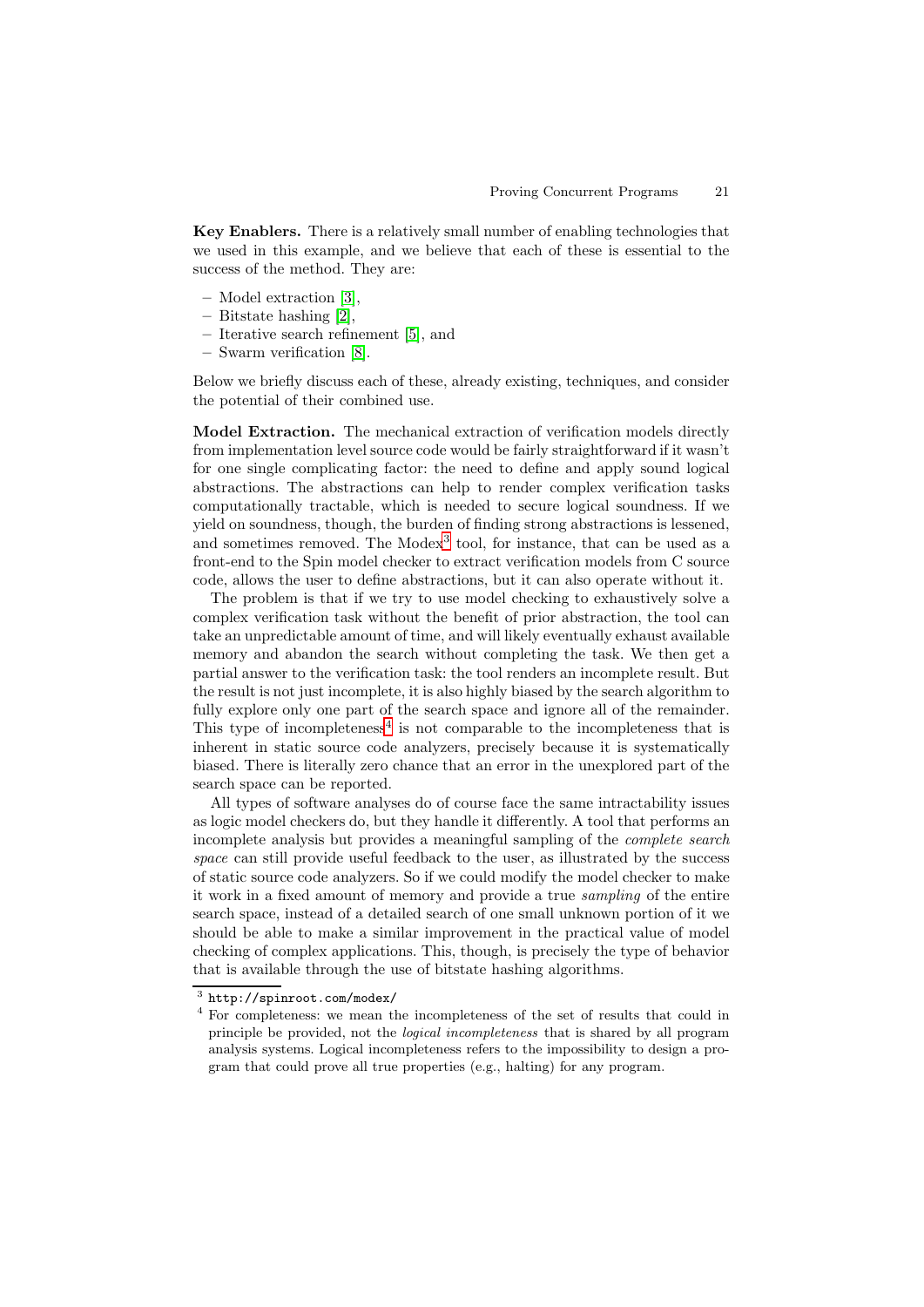## 22 G.J. Holzmann

**Bitstate Hashing.** The bitstate hashing technique was introduced in 1987 [\[2\]](#page-5-4), and as we later discovered, can be theoretically founded in the still older theory of Bloom filters from 1970.[\[1\]](#page-5-6) Since the basic algorithms have in the last two decades been described in detail in many sources, the method itself will need no detailed explanation here. The key characteristics of the method are, though, that it (1) allows us to define a fixed upper-bound on the amount of memory that the model checking algorithm will use, and (2) that it allows us to predict with some accuracy what the maximum runtime of a verification will be. (After a fixed period of time all bits in the hash-array must have flipped from zero to one, which limits the maximum search time.) The algorithm further has the desirable feature that any counter-examples that are generated are necessarily accurate (i.e., the algorithm permits no false positives). The fundamental properties of the hashing method that is used further guarantees that in an incomplete search the part of the search space that is verified will be a random sampling of the entire search space: the search is not systematically biased. This means that all parts of a large search space will be considered, though not necessarily exhaustively. By selecting the size of the bitstate hash-array we can control both the accuracy of the search and its speed. The two are always correlated, with accuracy increasing as speed decreases.

**Iterative Search Refinement.** As noted, there is an inverse relation between precision (or coverage of the search space) and speed. The size of the bitstate hash array determines the maximum runtime for a bitstate hashing run. We can now increase the probability of locating errors early by performing a series of bitstate runs, starting with very small bitstate hash array sizes, and repeating as necessary with larger sizes. The first runs performed will typically complete in a fraction of a second. If they succeed in generating a counter-example, the search has been successful and can stop. If not, we double the size of the hash array to sample a larger part of the search space, and repeat. Each time the hash array size is increased, the probability of locating defects also increases. In the process we adopted in [\[5\]](#page-5-2) the doubling of the hash array size continues until a physical memory limit is reached, or a preset upperbound on the runtime that can be used is reached. It would also be possible to terminate the search process once the the time between new error reports drops below a given limit.

A series of bitstate searches can of course be executed purely sequentially on a single CPU, but it would then consume more time than necessary. Since all runs are in principle independent, we can also perform all these runs in parallel. For the last key enabling technology we will now look at methods that further leverage available parallelism by increasing the coverage of the sampling method still further. We can achieve this effects with a swarm verification method.

**Swarm Verification.** If we have access to large numbers of CPU-cores, or a cloud network of computers with potentially hundreds or thousands of compute engines available, we can deploy large numbers of independent verification tasks that jointly can solve a single large problem. Each task can, for instance, be